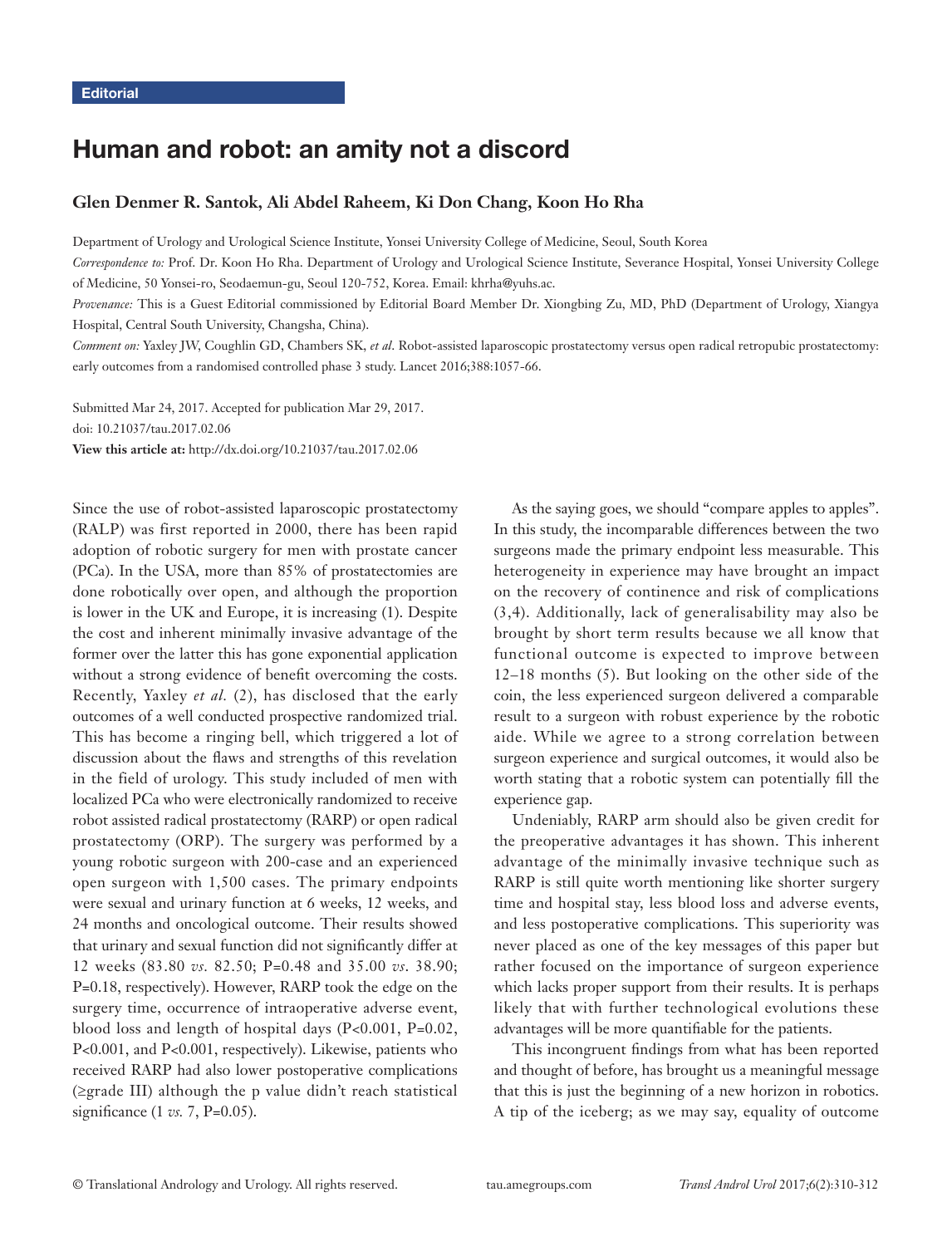# Translational Andrology and Urology, Vol 6, No 2 April 2017 **311**

between open and robotic surgery will trigger further innovations and advancements to surpass such. At present time, these equivalent outcomes between techniques have shown that above all technologies, surgeon and his vast experience prevail over them. While everyone awaits for the long-term outcome of the contemporary open technique and robotic surgery, it might be insightful to also look at what is at hand for us. Despite the very well-known advantages such as improved vision and better ergonomics, robotic technology has also brought a different perspective in training of new robotic surgeons (6,7). This in effect has translated into lower learning curve due to structured courses and simulation exercises without compromising patient's safety. Aside from this, several reports have shown promising incorporation of other new technologies in the robotic platform. Integration of fluorescence into robotic system have shown acceptable outcome without any morbidity (8). This enhancement will further facilitate lymph node yield which will potentially lead to improved oncological outcome. Furthermore, intraoperative ultrasound linked to robotic system has also demonstrated key anatomical structures and valuable guidance for the console surgeon (9). In the future, we might even see an artificial intelligence integrated within a robotic interface. These innovations together with rapidly evolving technologies at hand are all aimed towards one goal which is achievement of better treatment outcome.

Unquestionably, one of the major factors why robotic surgery hasn't become the recommended treatment option is its cost-effectiveness despite its widespread use. The cost that entails in obtaining robot along with consumables and maintenance are always part of the hurdle against the advantages it offers. Recently, several other robotic companies have reported success with different platforms. The ALF-X system (SORAR, SpA, Milan, Italy) has boosted its specifications having haptic feedback and infra-red eyetracking system. Its success in porcine model has now been proven to be likewise feasible and effective in gynecologic patients (10). Asian countries like South Korea and China has also developed their own robotic system. Abdel Raheem *et al.* (11) have reported their success in animal study using REVO I robot system (Meree company, Seoul, South Korea) and recently commenced with human trials. In China, Yi *et al.* (12) reported safe and effective outcome of clinical cases utilizing Micro Hand S System. With these potential uprising of other systems, costs effectiveness of robotic surgery might no longer be an issue in the future.

At the end of the day, surgeon experience will always

play a critical role in surgical outcome. Meanwhile, when these technologies and enhancements have become readily available on the main stream an inevitable paradigm shift might be expected. This will help us embrace the robotic technology as an evolution of what awaits us in the future which could further fill the experience gap of less experienced surgeons.

# Acknowledgements

None.

### Footnote

*Conflicts of Interest:* The authors have no conflicts of interest to declare.

### **References**

- 1. Hu JC, Gandaglia G, Karakiewicz PI, et al. Comparative effectiveness of robot-assisted versus open radical prostatectomy cancer control. Eur Urol 2014;66:666-72.
- 2. Yaxley JW, Coughlin GD, Chambers SK, et al. Robotassisted laparoscopic prostatectomy versus open radical retropubic prostatectomy: early outcomes from a randomised controlled phase 3 study. Lancet 2016;388:1057-66.
- 3. Ficarra V, Novara G, Rosen RC, et al. Systematic review and meta-analysis of studies reporting urinary continence recovery after robot-assisted radical prostatectomy. Eur Urol 2012;62:405-17.
- 4. Novara G, Ficarra V, Rosen RC, et al. Systematic review and meta-analysis of perioperative outcomes and complications after robot-assisted radical prostatectomy. Eur Urol 2012;62:431-52.
- 5. Walsh PC, Marschke P, Ricker D, et al. Patient-reported urinary continence and sexual function after anatomic radical prostatectomy. Urology 2000;55:58-61.
- 6. Smith AL, Scott EM, Krivak TC, et al. Dual-console robotic surgery: a new teaching paradigm. J Robot Surg 2013;7:113-8.
- 7. Santok GD, Raheem AA, Kim LH, et al. Proctorship and mentoring: Its backbone and application in robotic surgery. Investig Clin Urol 2016;57:S114-20.
- 8. KleinJan GH, van den Berg NS, de Jong J, et al. Multimodal hybrid imaging agents for sentinel node mapping as a means to (re)connect nuclear medicine to advances made in robot-assisted surgery. Eur J Nucl Med